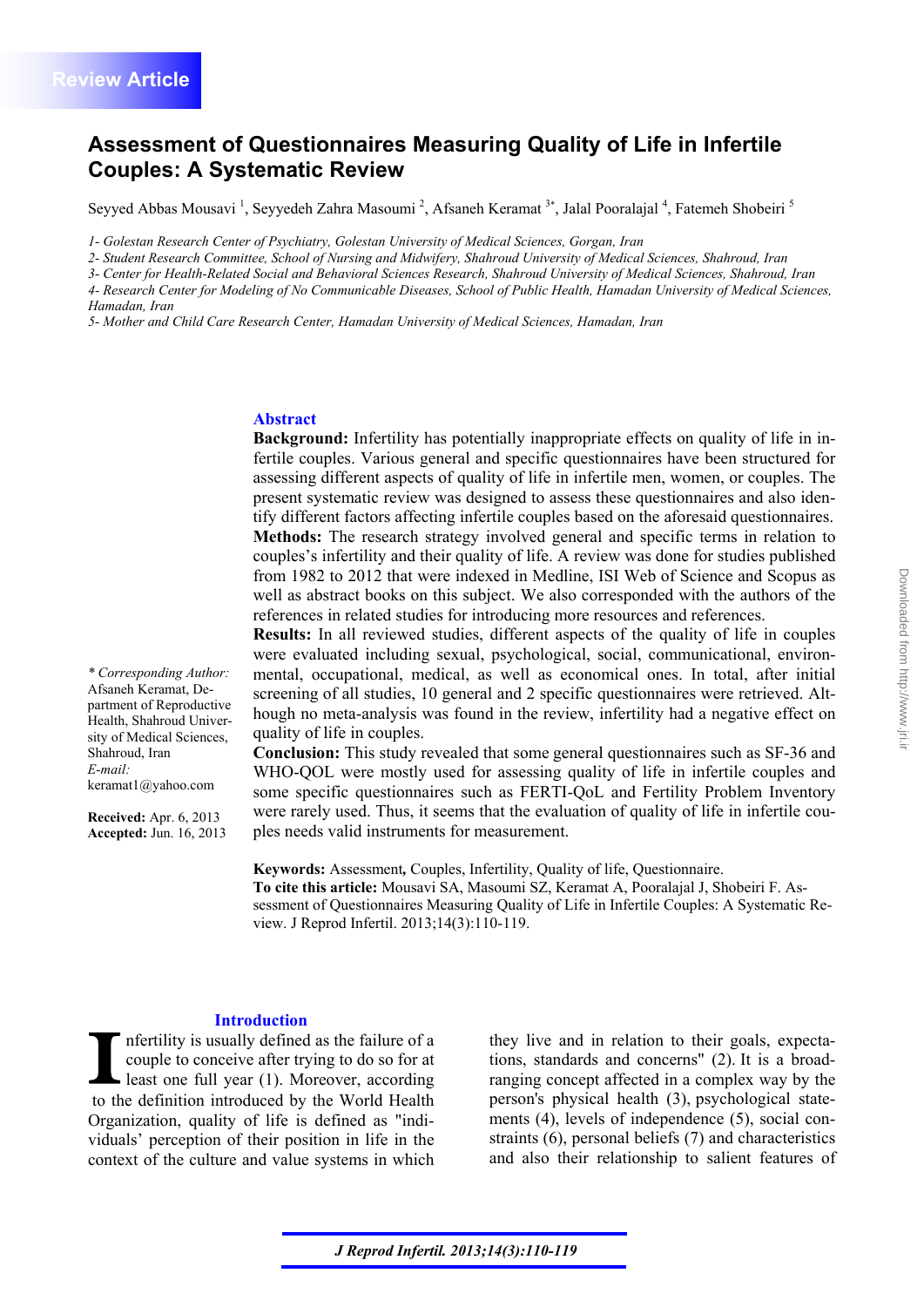their environment (8).

Health-related quality of life is a multidimensional concept that includes domains related to physical, mental, emotional and social aspects related to a disease or its specific therapeutic approaches (4). It can be also considered as a life crisis, identity crisis and a chronic illness, as well as combinations of these aspects (5). Infertility with its complex treatments and various types of stresses may be manifested by a chronic physical illness (6). Most infertile individuals experience stress and tension and are less satisfied with their lives than their fertile counterparts (7). Infertility has adverse effects on mental, communicational, and sexual health in these couples (8). Besides, infertility and its identified treatment protocols may have negative effects on the quality of life of infertile couples (9-11). Due to the nature of infertility, attention to the quality of life in these couples has equal importance to different treatment programs (12).

Quality of life can be assessed by both general and specific tools employed for specific conditions (13). These tools have a wide range of applications that can be used in different situations (14). General tools have generally no questions for specific conditions and diseases. However, specific tools with the same statements include some certain questions for these conditions (13) and thus the use of the latter questionnaires is preferable. Formerly, general tools were used for

assessing quality of life in infertile couples (15). Besides, specific tools were of higher sensitivity when used in certain individual groups (16, 14). However, some observers use both types of tools concurrently for assessing quality of life (14).

In this study we tried to 1) identify standard and valid general and specific instruments for assessing quality of life in infertile couples; 2) provide valid and reliable information on the quality of life of these couples; 3) describe the tools used in this field; and  $\overline{4}$ ) perform a systematic review on the tools used for assessing quality of life in infertile couples. In this review we determined different componential factors on quality of life in infertile couples (Table 1).

### **Methods**

This systematic review was performed in 2012 reviewing all studies published from 1982 to 2012 and indexed in Medline, ISI Web of knowledge and Scopus, as well as abstract books on this subject, regardless of the type of study, its publication status, language, sex of individuals, or treatment protocols. We also corresponded with the authors of cited references for more resources and references.

The research strategy involved general and specific terms in relation to couples' infertility and their quality of life including "quality of life", "questionnaire", "scale", "inventory", "infertility" and "sterility".

**Table 1**. Different componential factors on quality of life in infertile couples in the literates

| <b>Components</b>                                                  | <b>Authors</b>                                                                                                                                                                            |  |  |
|--------------------------------------------------------------------|-------------------------------------------------------------------------------------------------------------------------------------------------------------------------------------------|--|--|
| <b>Sexual dimension</b>                                            | Shindel (32), Baczkowski (19), Elia (20), Drosdzol (9, 36), Hassanian (47), OhI (26),<br>Chachamovic (48), Smith (22), Shindel (2008), Valsankar (34), Marketed (21), Monga (49)          |  |  |
| <b>Mental dimension</b>                                            | Lowyck $(50)$ , Marketed $(21)$ , Peterson $(43)$ , Hermann $(45)$ , Khayata $(51)$ , Aart $(52, 53)$ ,<br>Chachamovic (54), Baghianimoghadam (55), Olga (56), Lau (57), Moura-Ramos (58) |  |  |
| <b>Social dimension</b>                                            | Lau $(57)$ , Amanati $(40)$ , Obeisat $(59)$ , Moura-Ramos $(58)$                                                                                                                         |  |  |
| <b>Communicational dimension</b>                                   | Lau (57), Obeisat (59)                                                                                                                                                                    |  |  |
| Occupational and environmental<br>dimensions                       | Bolsoy $(60)$                                                                                                                                                                             |  |  |
| <b>Marital dimension</b>                                           | Peterson (61), Marketed (21), Valsankar (34), Monga (49), Onat (62), Obeisat (59)                                                                                                         |  |  |
| The partner's understanding of<br>the quality of life for his wife | Chachamovic (15)                                                                                                                                                                          |  |  |
| <b>Medical dimension</b>                                           | Peterson (61), Chachamovic (48),                                                                                                                                                          |  |  |
| <b>Economical dimension</b>                                        | Ragni (63), Elmessidi (64), Johannson (65), Leturkonirsch (66), Goldschmidt (67), KarLidere<br>$(33)$ , Lau $(57)$                                                                        |  |  |
| Age                                                                | Fekkes (41), Aart (52), Choobforoushzadeh (44)                                                                                                                                            |  |  |
| <b>Duration of infertility</b>                                     | Choobforoushzadeh (44)                                                                                                                                                                    |  |  |
| <b>Educational level</b>                                           | Choobforoushzadeh (44), Chachamovic (48)                                                                                                                                                  |  |  |
| <b>Sex</b>                                                         | Chachamovic (48), Fekkes (11), Baghianimoghadam (55), Anderws (68), Johansson (65)                                                                                                        |  |  |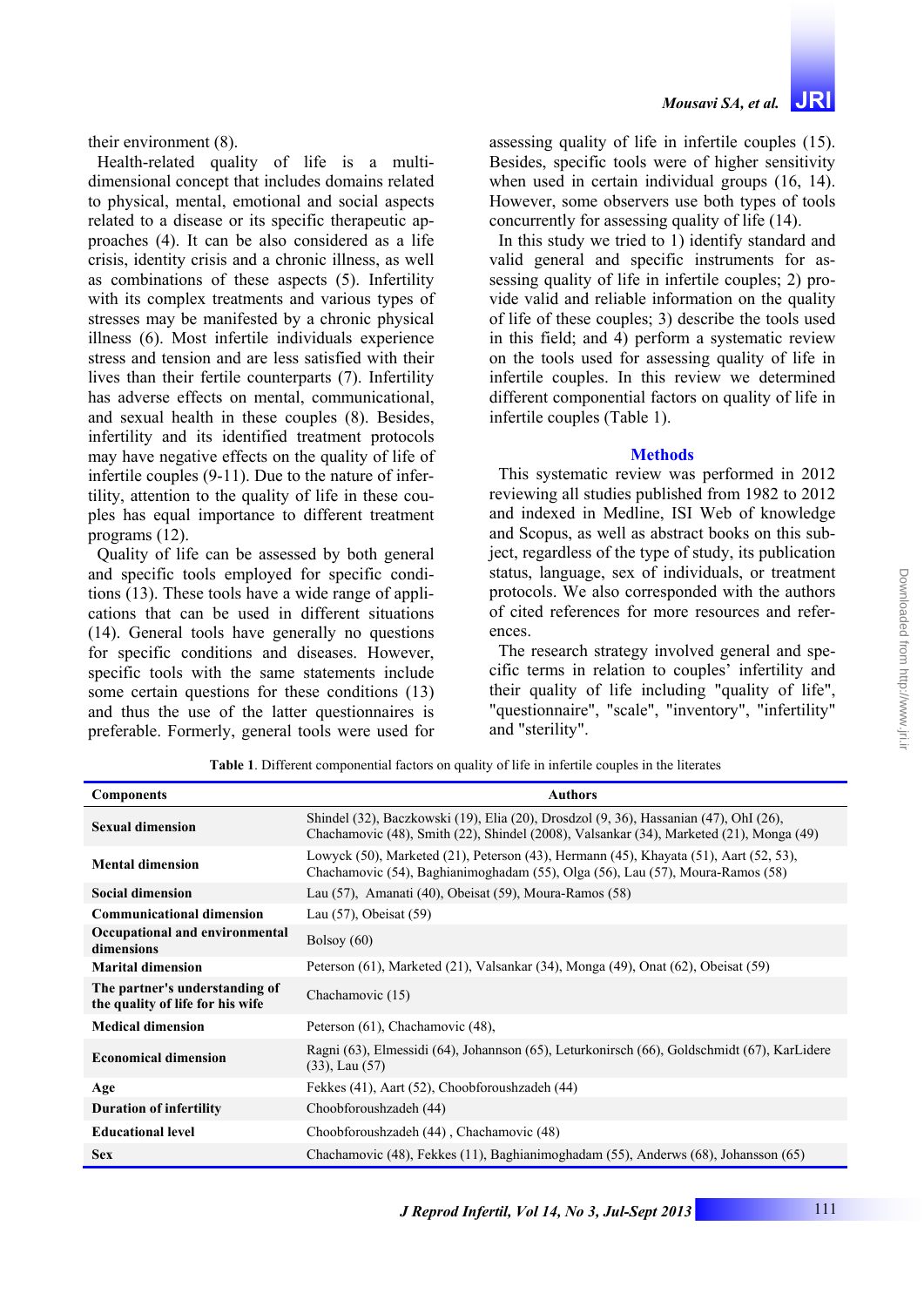# **Results**

Various general and specific questionnaires have been tailored for assessing different aspects of quality of life in infertile men, women, or couples. The questionnaires have been presented in tables

criterion for assessing the questionnaires.

**JRI** *Quality of Life in Infertile Couples*

The main inclusion criteria were: 1) assessment of quality of life multi-dimensionally using general or specific questionnaires (studies with focus on only one statement of quality of life were excluded); and 2) use of standard questionnaires assessing psychometric characteristics (some tools, such as Visual Analogue Scale, were not included) (17). All procedures were performed by two independent researchers who did the research and any disagreement between them was evaluated by, first, interviewing them and then by getting feedback from a third person. The abstracts and the full texts of the papers were primarily reviewed for rejection or acceptance. Afterwards, the full texts of the accepted papers were critically appraised and the needed data were extracted. The authors' names and those of the journals and also the results were concealed from the researchers. For identifying instruments used for quality of life measurements, we used the Medical Outcomes Trust (18) that includes a set of the following attributes and criteria: 1) Conceptual and measurement models; 2) Reliability; 3) Validity; 4) Responsiveness; 5) Interpretability; 6) Respondent and administrative burden; 7) Alternative forms, and 8) Cultural and language adaptations (translations). In this study, we used the first

Among 4064 studies obtained from physical and electronic resources, 63 studies were repetitive and 3334 were also excluded after reviewing their abstracts or full texts due to their irrelevance to the subject of the study. In total, 52studies were reviewed and analyzed.

After initial assessment and comparison of the results, we categorized the papers based on the following criteria: a) Design, re-evaluation, standardization and localization of questionnaire; b) Quantitative assessment of the quality of life in infertile couples in different cultures and races; c) Assessment of quality of life in patients undertreatment and evaluation of the effects of therapeutic interventions on the improvement of quality of life; d) Assessment of the impact of psychological interventions on the quality of life in infertile couples; and e) Self-administered questionnaire design. The frequency of the published studies on the quality of life in infertile couples in different nations were as follows: the United States (12 studies), Nederlands (8 studies), Iran (6 studies), Turkey (6 studies), Canada (5 studies), and the United Kingdom, Australia, and India (2 studies each). In each of the following countries, including Belgium, Egypt, Emirates, Portugal, France, Hong Kong, Sweden, Greece, and New Zealand only one study had been published on the subject.

The instruments that are frequently used for the assessment of quality of life in infertile couples are as follows:

*SF-36:* This is a general instrument that is commonly used for the assessment of quality of life and its reliability and validity have been documented worldwide. This questionnaire had been used nine times for assessing quality of life and its determinants in infertile couples. Ragni showed that the duration of infertility and history of previous treatment for infertility could negatively affect quality of life compared to that of the general population, while its subjective health profile was not different from the others (63). Chachamovic et al., showed associations between previous IVF and reduced vitality and mental health, between history of genital surgery and reduced general health, between educational level and increased vitality and mental health, between sexual dysfunction and reduced total quality of life score, as well as between advanced age and increased general health and physical function (48). In another study by this author in 2010, even mild levels of depression and anxiety were introduced as the main determinants of quality of life that could be more effective than demographic, social, or clinical factors (10). Drosdzol believed that all statements of quality of life in infertile couples were considerably lower than those of the fertile ones (9). Shindel and his colleagues showed that infertile men suffered from moderate to severe depression and had reduced scores of mental health (32). Furthermore, by using a multivariable regression model, Rashidi indicated that female gender and low educational levels were the main indicators for a low quality of life score, but duration of infertility and its etiologies did not influence the quality of life (69). The total number of citatioins to papers that used SF-36 questionnaire for assessing QoL in infertile couples was 128.

2 and 3.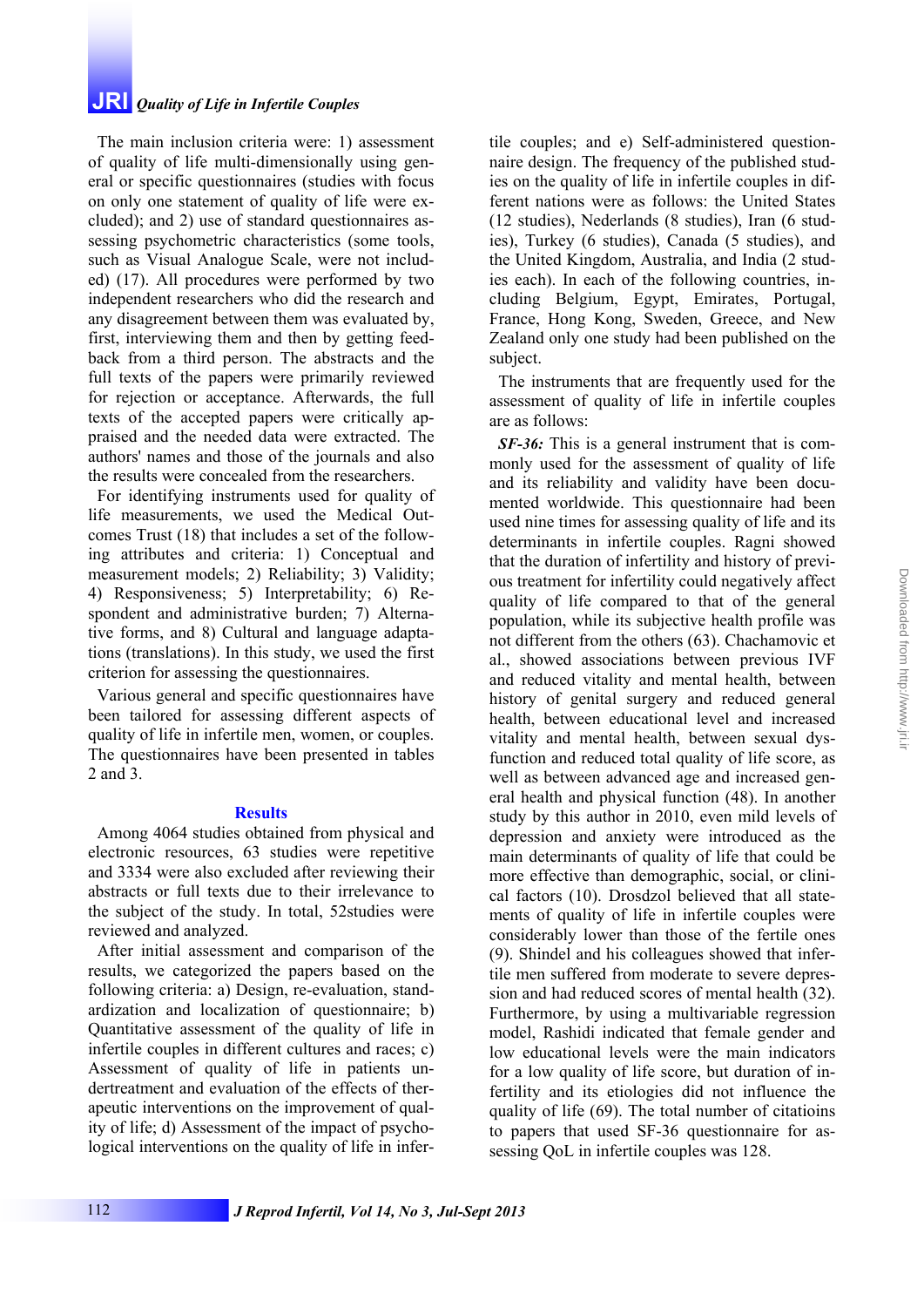| Imension                                              | Item | Feature         | <b>Study</b>                                                                                       | <b>Instrument</b>              | No. of<br><b>Citations</b> |
|-------------------------------------------------------|------|-----------------|----------------------------------------------------------------------------------------------------|--------------------------------|----------------------------|
| *Physical functioning                                 |      |                 | Ragni (2005), (63)                                                                                 |                                | 25                         |
| *vitality/energy                                      |      |                 | Chachamovic (2007), (48)                                                                           |                                | 15                         |
| *physical role limitation                             |      |                 | Nelson (2008), (30)                                                                                |                                | 27                         |
| *Bodily pain<br>*Mental health                        | 36   | Generic         | Drosdzol (2008), (9)                                                                               | SF-36                          | 9                          |
| *Change in health                                     |      |                 | Rashidi (2008), (69)                                                                               |                                | 18                         |
| * Emotional role limitation                           |      |                 | Shindel (2008), (32)                                                                               |                                | 34                         |
| *Health perception                                    |      |                 | Chachamovic (2010), (54)                                                                           |                                | $\boldsymbol{0}$           |
| *Social functioning<br>*General health                |      |                 | Chachamovic (2007), (48)                                                                           |                                | 13                         |
| * Physical health                                     |      |                 | Bolsoy (2010), (60)                                                                                |                                | 2                          |
| *Psychological health                                 | 26   | Generic         | Chachamovic (2010), (54)                                                                           | WHOOOL-BREF                    | $\boldsymbol{0}$           |
| *Social relationship                                  |      |                 | Hermann (2011), (45)                                                                               |                                | 1                          |
| *Environment                                          |      |                 | Choobforoshzadeh (2011), (44)                                                                      |                                | $\mathbf{0}$               |
| All aspects of quality of life                        | 12   | Generic         | Carter (2011), (23), Fisher (2010), (37)                                                           | $SF-12$                        | 9,11                       |
| *Somatic symptoms<br>*Anxiety/insomnia                |      |                 | van den Akker (2005), (56)                                                                         |                                | 26                         |
| *Social dysfunction                                   | 28   | Generic         | Baghianimoghadam (2011), (55)                                                                      | GHQ-28                         | $\mathbf{0}$               |
| *Depression                                           |      |                 |                                                                                                    |                                |                            |
| *Social and self-care activities                      |      |                 |                                                                                                    | Quality of wellbeing           |                            |
| *Physical activity<br>*Mobility                       | 65   | Generic         | Monga (2004), (49)                                                                                 | scale                          | 80                         |
| * Marital satisfaction                                |      |                 |                                                                                                    |                                |                            |
| *Personality issues                                   |      |                 | Kehua wang (2006), (70)<br>Sydsjo (2011), (71)<br>Moura-Ramos (2011), (72)<br>Gamerio (2011), (73) |                                |                            |
| *Communication                                        |      |                 |                                                                                                    |                                |                            |
| *Conflict resolution                                  |      |                 |                                                                                                    |                                |                            |
| *Financial management<br>*Leisure activities          |      |                 |                                                                                                    | Enrich Inventory               | 21                         |
| *Sexual relationship                                  | 125  | Generic         |                                                                                                    |                                | 1                          |
| *Children and parenting                               |      |                 |                                                                                                    |                                | 3<br>$\mathbf{0}$          |
| *Family and friends                                   |      |                 |                                                                                                    |                                |                            |
| *Equalitarian roles<br>*Religious orientation         |      |                 |                                                                                                    |                                |                            |
| *Marital cohesion                                     |      |                 |                                                                                                    |                                |                            |
| *Marital change                                       |      |                 |                                                                                                    |                                |                            |
| *Physical                                             |      |                 |                                                                                                    |                                |                            |
| *Role                                                 |      |                 |                                                                                                    | $QLQ$ (C30-                    |                            |
| *Cognitive<br>*Emotional                              | 30   |                 | Hassanian (2010), (47)                                                                             | version2)                      | $\overline{4}$             |
| *Social                                               |      |                 |                                                                                                    |                                |                            |
| *Functioning                                          |      |                 |                                                                                                    |                                |                            |
| *Socio-economic<br>*Psychological/spiritual family    | 64   | Generic         | van den Akker (2005), (56)                                                                         | Quality of life Index          | 26                         |
| *Somatization                                         |      |                 |                                                                                                    |                                |                            |
| *Obsessive-compulsive                                 |      |                 |                                                                                                    |                                |                            |
| *Interpersonal sensivity                              |      |                 |                                                                                                    | The Hopkines                   |                            |
| *Paranoid ideation                                    |      |                 | Fekkes (2003), (41)                                                                                | Symptom                        | 37                         |
| *Anxiety<br>*Depression                               | 90   |                 | Wang (2006), (70)                                                                                  | checklist                      | 21                         |
| *Psychoticisim                                        |      |                 |                                                                                                    | $(SCL-90-R)$                   |                            |
| *Phobia                                               |      |                 |                                                                                                    |                                |                            |
| *Aggression                                           |      |                 |                                                                                                    |                                |                            |
| *Emotional                                            | 136  | Generic         | Fekkes (2003), (41)                                                                                | Impact profile the<br>sickness | 37                         |
| *Behavior                                             |      |                 |                                                                                                    |                                |                            |
| *Social concern                                       |      |                 | Peterson (2003), (61)                                                                              |                                |                            |
| *Relationship concern                                 | 46   | Specific        | Lowyck (2009), (50)                                                                                | Fertility problem              | 39                         |
| *Sexual concern<br>*Rejection of child-free lifestyle |      | For infertility | Peterson (2011), (43)<br>Moura-Ramos (2011), (72)                                                  | Inventory(FpI)                 | 5                          |
| *Emotional                                            |      |                 |                                                                                                    |                                |                            |
| *Relational                                           |      |                 | Aarts (2011), (52)                                                                                 |                                | 8                          |
| *Mind/Body                                            | 36   | Specific        | Valsankar (2011), (34)                                                                             | fertiQOL                       |                            |
| *Social<br>*Environment                               |      | For infertility | Boivin (2011), (75)                                                                                |                                | 5                          |
| * Tolerability treatment                              |      |                 |                                                                                                    |                                |                            |
|                                                       |      |                 |                                                                                                    |                                |                            |

| Table 2. The general and specific instruments for assessing quality of life in infertile couples |
|--------------------------------------------------------------------------------------------------|
|--------------------------------------------------------------------------------------------------|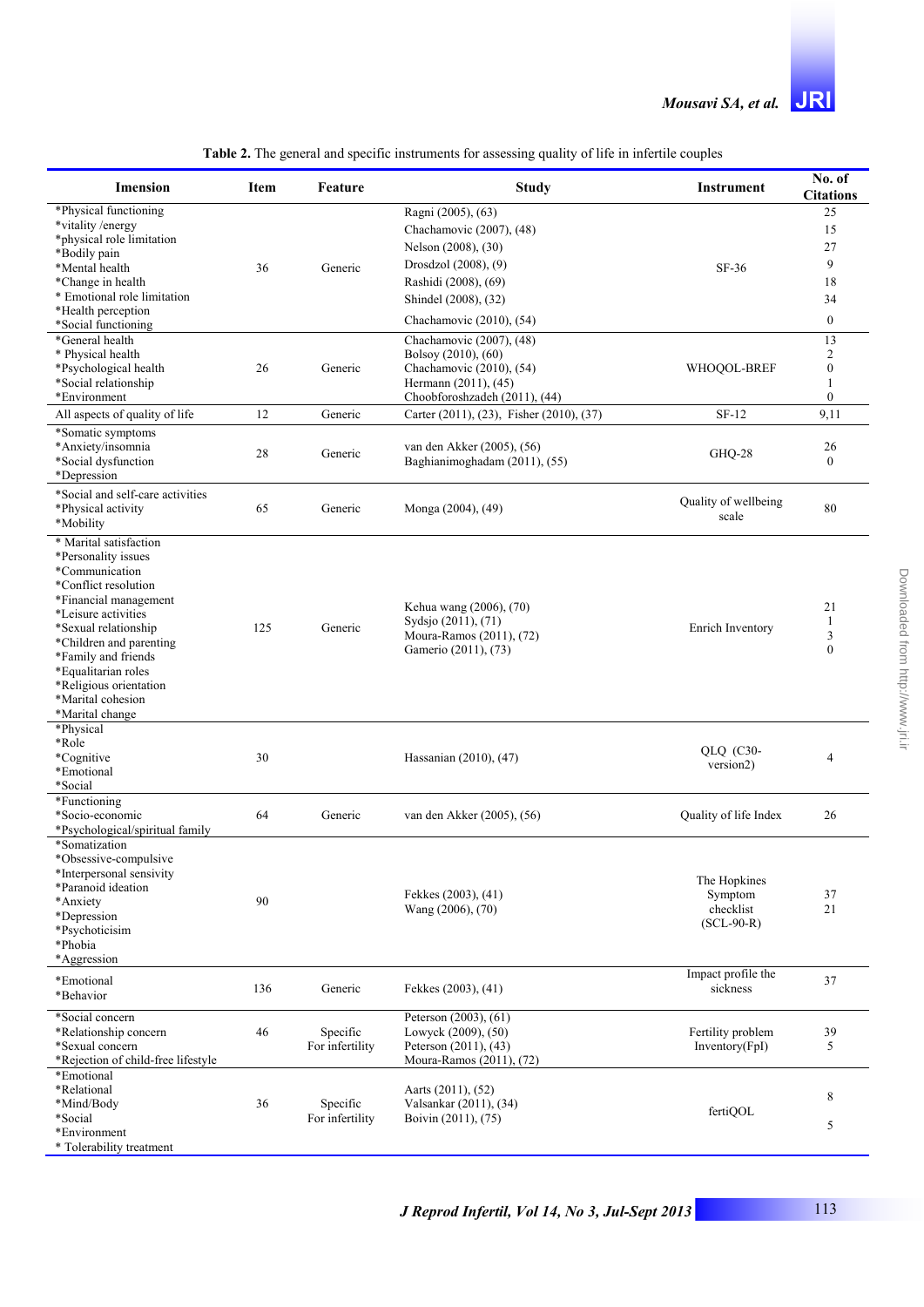| <b>rapic 5</b> . Other tools applied in relation to the study target groups                                                                                    |                                    |  |  |  |  |
|----------------------------------------------------------------------------------------------------------------------------------------------------------------|------------------------------------|--|--|--|--|
| <b>Instrument</b>                                                                                                                                              | <b>Study</b>                       |  |  |  |  |
| Marital adjustment, Lock-wallace marital adjustment test, Brief index of sexual<br>functioning, IIEF                                                           | Monga (2004), (49)                 |  |  |  |  |
| <b>TLMK</b>                                                                                                                                                    | Schanz (2005), (76)                |  |  |  |  |
| The multidimensional coping inventory                                                                                                                          | Van Den Akker (2005), (56)         |  |  |  |  |
| Female sexual function index, International index of erectile function, Relationship<br>quality scale                                                          | Shindel (2008), (32)               |  |  |  |  |
| Beck depression inventory                                                                                                                                      | Chachamovic (2009, 2010), (54, 77) |  |  |  |  |
| Visual analogue scale                                                                                                                                          | Hassanian (2010), (47)             |  |  |  |  |
| Sense of coherence (SOC), Psychological general wellbeing (PGWB), Beck depres-<br>sion Inventory, FSFI                                                         | Johansson (2010), (65)             |  |  |  |  |
| Impact of event scale, FSFI, Center for Epidemiologic studies depression scale, Ab-<br>breviated dyadic adjustment scale (ADAS), Menopausal symptom checklist. | Keskin (2011), (24)                |  |  |  |  |
| Resilience scale                                                                                                                                               | Hermann (2011), (45)               |  |  |  |  |
| Hospital anxiety and depression scale (HADS), Reproductive concerns scale (Rcs)                                                                                | Carter $(2011)$ , $(23)$           |  |  |  |  |
| The brief symptom inventory                                                                                                                                    | Moura-Ramos (2011), (72)           |  |  |  |  |
| Social desirability scale, Marlowe- Crowne social desirability scale, HADS                                                                                     | Peng $(2011)$ , $(78)$             |  |  |  |  |
| Dyadic adjustment scale, Sexual functioning questionnaire                                                                                                      | Valsankar (2011), (34)             |  |  |  |  |
| IIEF, FSFI                                                                                                                                                     | Drosdzol (2008, 2012), (9)         |  |  |  |  |
| Patient centeredness questionnaire (PCQ), HADS                                                                                                                 | Art (2011, 2012), (52, 53)         |  |  |  |  |

**Table 3**. Other tools applied in relation to the study target groups

*WHOQoL-BREF:* International tools for the assessment of quality of life vary in different populations and cultures and the individuals' understanding of quality of life is specifically related to their cultural contents. For assessing quality of life in infertile couples, Bolsoy et al. used WHOQoL-BREF questionnaire and found that infertile women had a higher score than infertile men. They also showed that the quality of life was adversely associated with physical health and social function in unemployed men (60). Using this tool, Chachamovic et al believed that the agreement on understanding of quality of life by spouses was the most important factor in reducing the interference of opinions of other family members on the infertile couple's life. According to his viewpoints, the effect of depression on the quality of life is mild and the impact of gender as a determinant factor is unimportant (15). Moreover, Choobforoshzadeh showed significant negative associations between quality of life and factors of advanced age and infertility duration as well as a direct association between quality of life and educational level (44). Hermann believed that previous history of IVF was related to a reduced psychological component score and history of genital surgery and low educational level were both related to reduced environmental component scores; however, moderate educational level was related to increased scores

of social network, he concluded (45). The total number of citations to these papers was 16.

*QLQ- C30 (version 2.0):* By using this tool Hassanian et al., showed that primary infertility was the main cause of decreased sexual function and quality of life and sexual function could gradually decrease within four to six years after infertility (47).

*SF-12:* In a study by Carter, the mental component scale in infertile women was estimated to be lower than the optimal level. It was also shown that fertility was a main factor and a major target giving meaning to life (23). On the other hand, infertility had a negative impact on QoL because of the effect of stress. Fisher showed better general physical function in infertile men compared with the normal population, while their mental health was lower (37). Number of citations to papers using this instrument was 20.

*GHQ-28:* By using GHQ-28, Baghiani Moghadam reported that the general health of infertile women was significantly lower than men. Infertility evidently had effects on infertile couples' health, particularly in women and they suffered from greater physical signs, social problems, and more severe depression (55). Number of citations was 26.

*Enrich Inventory:* Moura-Ramos re-evaluated the factor structure of fertility problem inventory by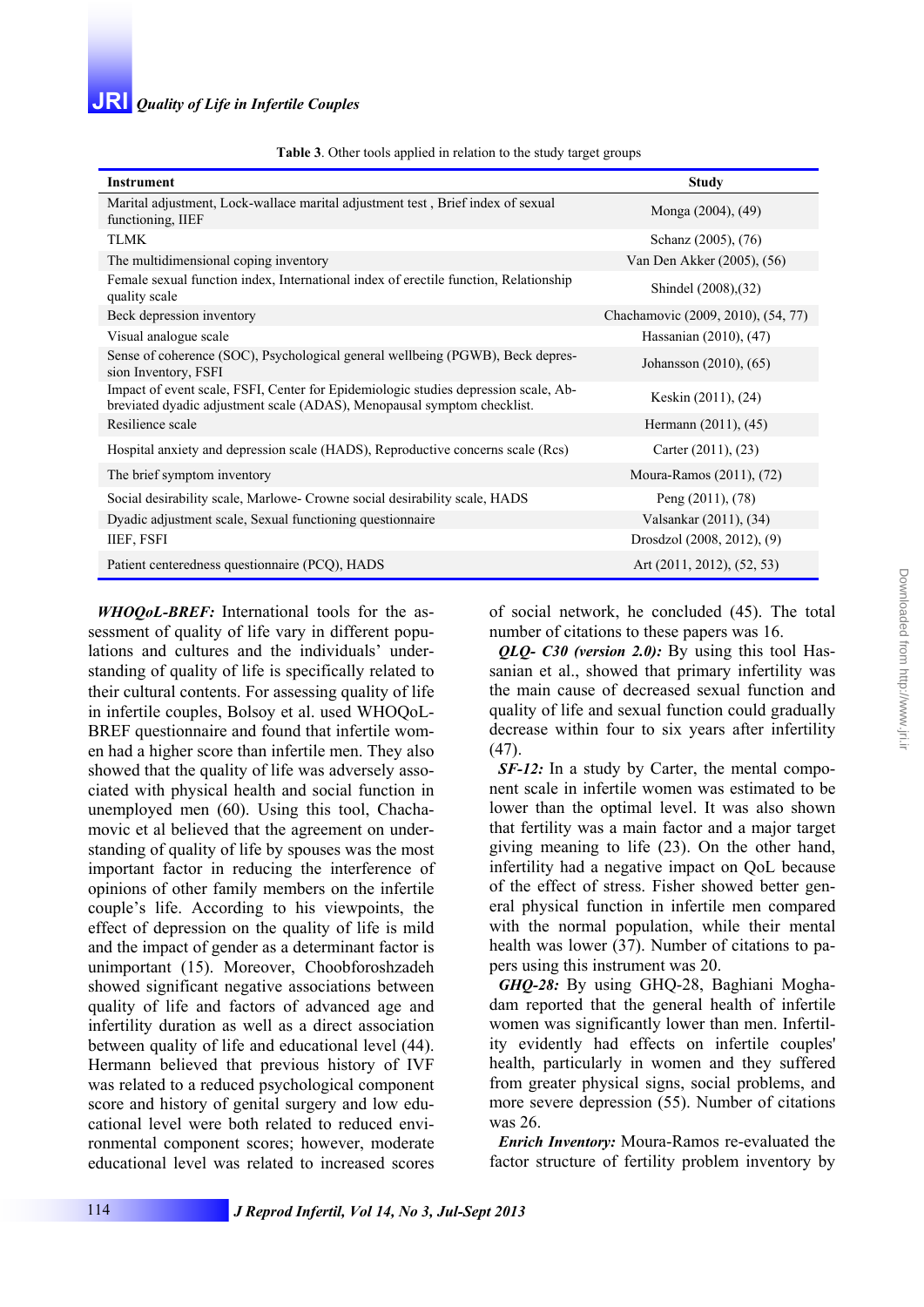*Mousavi SA, et al.* **JRI**

this tool (72). Kehuawang also found that some factors such as age, annual income, infertility duration, and history of unsuccessful treatment regimens had negative associations with quality of life (70). Gameiro observed that some couples who conceived by assisted reproductive techniques were generally satisfied with their relationships and it led to the improvement of all aspects of their quality of life (73). Twenty-five papers cited this study.

*Quality of Well-being Scale:* In this questionnaire, quality of life in infertile women was reported to be lower than that of men and the former group had lower marriage compatibility compared to the normal population (49). Eighty papers citied this article.

*Fertility Problem Inventory:* According to the viewpoint of Lowyck, there was an adverse association between self-criticism, dependency and psychological health, as well as a positive association between self-criticism, and sexual and communicational statements in infertile couples (50). In another study, Peterson showed higher levels of depression and anxiety in women compared with men prior to infertility treatment; however, after a year of follow-up and repeated treatment schedules, infertility-related anxiety, social stress, and psychological stress were considerably reduced. This improvement was also observed in men (43). Ramos also suggested that the use of this tool is strongly recommendable because of its capability for the assessment of various aspects of infertility in infertile couples (72). The total number of citations to this paper was 44.

*FertiQoL:* Aart et al. used this tool and found a negative relationship between depression and anxiety and the total mean score of FertiQoL questionnaire. According to his findings, FertiQoL is a reliable tool in infertile women and its use could facilitate continuation of appropriate therapeutic approaches. Moreover, he believed that attention to the clients state of depression and anxiety was necessary for improving quality of life and recommended identification of the causative relationship between anxiety and quality of life (52). Moreover, according to the observations of Boivin (75), Valsankar found that the quality of life of infertile women was considerably low and thus infertility had deleterious effects on sexual function and marital compatibility (34). Thirteen papers cited this article.

*The Effects of Infertility on Sexual Dysfunction:* In different studies, infertility affected the couples'

sexual relationship and, particularly, in the context of sexual behavior it had an inhibitory effect on infertility treatment (19−21). Nevertheless, some authors have shown that both infertility treatment and its durations had no effect on sexual behavior (19, 21). In a study by Smith and his colleagues, infertility due to men-related causes affected both personal and sexual behaviors and infertile men were more prone to suffer from low quality of life and high social pressure (22). Carter studied the negative effects of infertility on women's sexual function and showed concomitant deleterious effects of stress due to infertility on the quality of life in those undergoing IVF (23). Keskin showed higher rates of sexual dysfunction in secondary infertility and concluded that eroticism, orgasm, and sexual satisfaction decreased more significantly in the former group (24). The prevalence of erectile dysfunction was higher in infertile men compared with normal controls (25). Ohi believed that regardless of the lower pleasure and desire, infertile couples had an appropriate sexual relationship and thus they supported each other well. In a study on a sample of Taiwanese, Lee found lower sexual behavior among infertile women with high distress, as well as low self-assurance (27). Leiblum also demonstrated a negative relation between infertility and sexual behavior (28). Millheiser also showed that infertile women had lower levels of sexual satisfaction in comparison with normal controls and recommended for further studies on sexual dysfunction due to infertility (29). In Nelson et al.'s study, women suffered greater depression and sexual dysfunction and sexual dysfunction was believed to occur simultaneously in both men and women (30). Oskay also reported higher overall prevalence of sexual dysfunction in infertile women in comparison to men and this abnormality was associated with advanced age, duration of infertility, and sex frequency (31). The prevalence of ejaculatory dysfunction in the study by Shindel was higher in infertile men than their fertile counterparts and, therefore, it could negatively affect sexual function between the genders and women got frustrated (32).

Karlidere demonstrated that infertile women had more social support, but had concurrently higher stresses, while infertile men suffered from higher sexual dysfunction (33). In Valsankar's study, infertility had an effect on marital compatibility and sexual function (34) but contrarily, Gulcan Gulec found no difference in sexual function between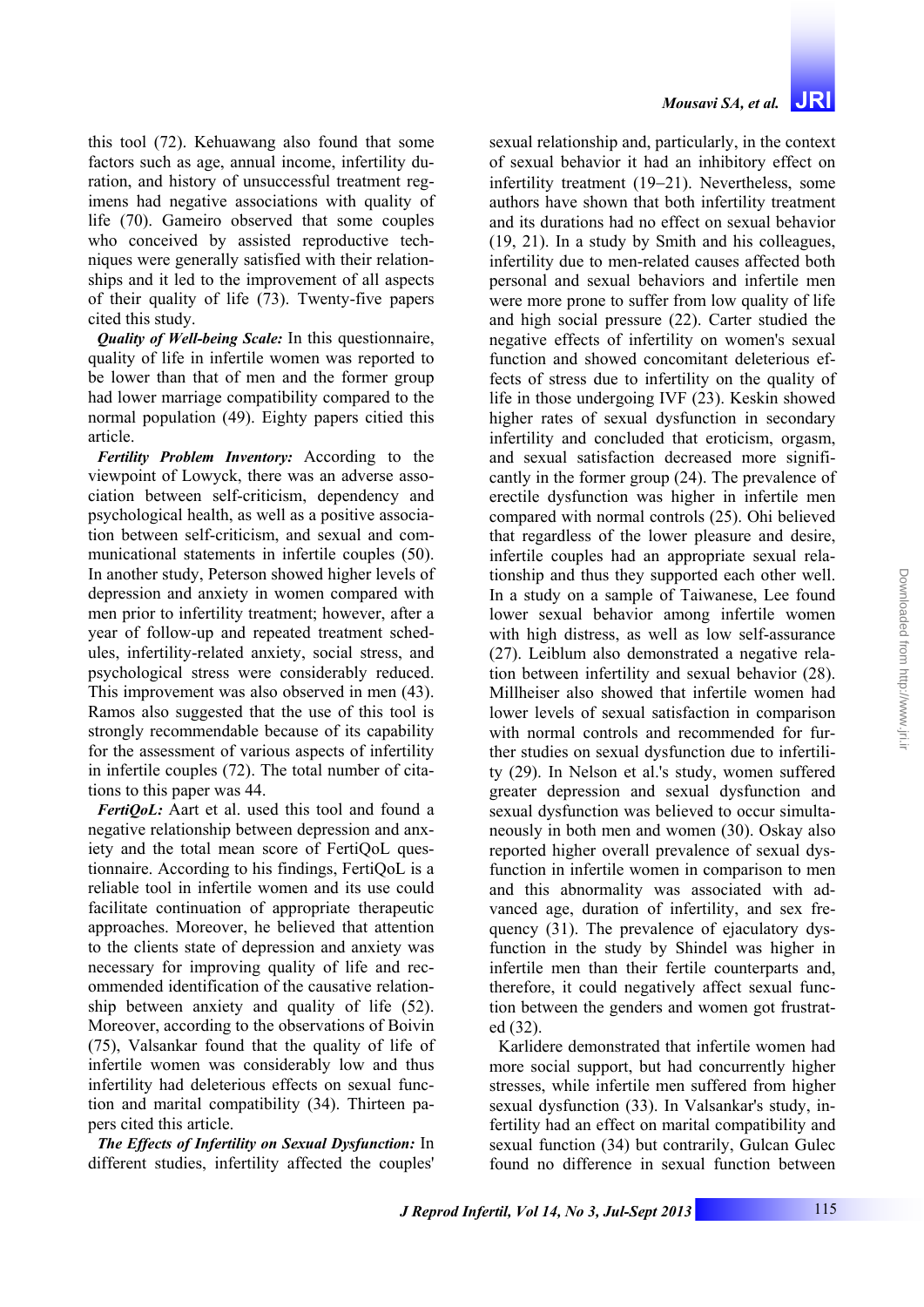# **JRI** *Quality of Life in Infertile Couples*

the infertile and the control groups (35). Drodsdzol found sexual dysfunction to be more severe in older men and men with lower educational levels (9). In addition, he showed that sexual dissatisfaction was associated with female gender, the age greater than 30 years, lower educational levels, male infertility, and infertility duration (36). Finally, Fisher showed similar levels of infertilityrelated stress among infertile men and women (37).

#### **Discussion**

Systematic review studies on decreased quality of life has clearly shown that infertility is a certain cause of psychological and mental disturbance in infertile couples. This feature has also been demonstrated in some qualitative studies (38, 39). One of the main findings of the present study was the application of some specifically structured tools for the assessment of quality of life in infertile couples. Furthermore, the use of these tools has gradually increased since 2003. In our review, only 9 studies had used specific tools for this purpose and general questionnaires had been applied in other studies.

Using SF-36 questionnaire, quality of life is estimated to be better in infertile men compared with women. The main difference in this discrepancy between genders is related to the components of social functioning and mental health.

Using WHOQoL–BREF questionnaire, researchers showed that, life without children was associated with less satisfaction in both physical and psychological statements and deterioration of sexual life might result in reduced total quality of life scores. Utilizing the SF-12 questionaire, fertility had positive effects on quality of life. Using Enrich Inventory, marital relationship among infertile couples was assessed to be good. Moreover, fertility Problem Inventory proved to be a reliable and valid instrument for assessing different aspects of stress in infertile couples. FertiQoL is a valid tool for the evaluation of infertility problems and its treatment effects, although more investigations on the validity of this tool for use in different cultures and nations has been recommended.

However, Montazeri et al. performed a minireview on this subject (12). One of the main aspects of the quality of life in these couples was adverse association of infertility with irrational parenthood cognitions. Thus, the patients with higher levels of irrational parenthood cognitions suffered more from suboptimal quality of life. Therefore, cognitive consultation is necessary for this population.

The main predicting factors of quality of life in infertile couples are different in various populations because of the differences in age range, gender distribution, duration of infertility, as well as social and occupational variables. Thus, identifying these related indicators can help to improve the quality of life of these couples through planning psychological consultations and practical interventions.

#### **Conclusion**

In the current study, we found a direct relationship between psychological health and sexual satisfaction. Common supportive psychological interventions in infertile couples include acceptance, commitment (43), cognitive behavior (44, 45), resilience (45), and well-being therapies (46). In this regard, to impart a holistic treatment in infertility, effective counseling and reassurance to reduce the impact of the condition on marital and sexual life are needed (34).

Finally, more studies should be performed to target the different aspects of quality of life in infertile couples, particularly by using specific standard tools and questionnaires in various populations with different cultures and customs.

## **Acknowledgment**

This article is a part of the PhD thesis supported by grant 9110 from Shahroud University of Medical Sciences Research Council. We would like to thank the vic-chancellor of education, as well as the vic-chancellor of research and technology of the University for their financial support to carry out the study.

### **Conflict of Interest**

The authors declare no conflict of interest.

#### **References**

- 1. Benyamini Y, Gozlan M, Kokia E. Variability in the difficulties experienced by women undergoing infertility treatments. Fertil Steril. 2005;83(2):275-83.
- 2. WHO. The World Health Organization Quality of Life assessment (WHOOOL): position paper from the World Health Organization. Soc Sci Med. 1995; 41(10):1403-9.
- 3. Wang M, Schalock RL, Verdugo MA, Jenaro C. Examining the factor structure and hierarchical nature of the quality of life construct. Am J Intellect Dev Disabil. 2010;115(3):218-33.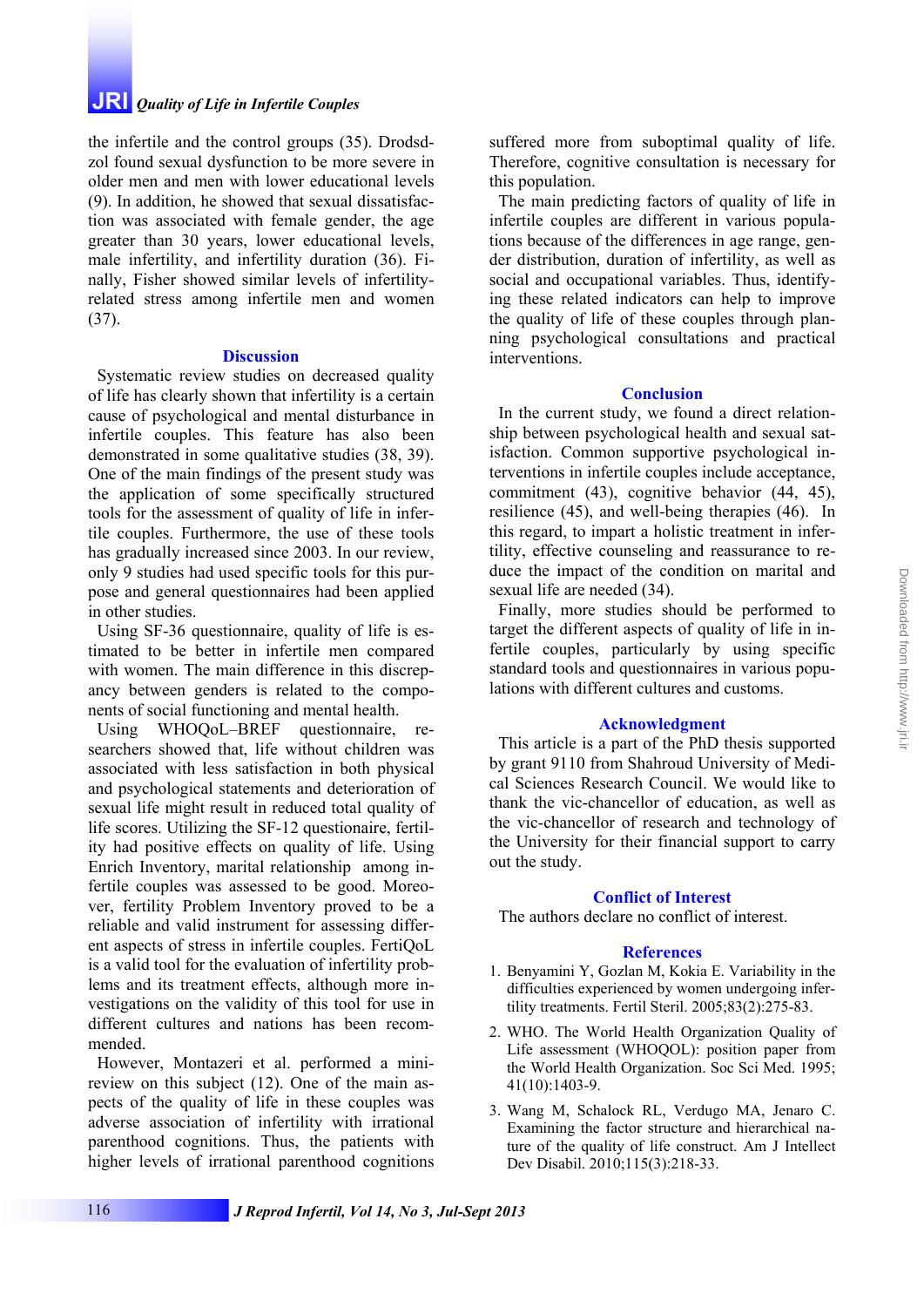- 4. Colwell HH, Mathias SD, Pasta DJ, Henning JM, Steege JF. A health-related quality-of-life instrument for symptomatic patients with endometriosis: a validation study. Am J Obstet Gynecol. 1998;179  $(1):47-55.$
- 5. Diamond RK, Meyers M, Scharf CN, Weinshel M. Couple Therapy for Infertility. Edition 1. New York: The Guilford press; 1999. p. 53-59.
- 6. Kainz K. The role of the psychologist in the evaluation and treatment of infertility. Womens Health Issues. 2001:11(6):481-5.
- 7. Greil AL. Infertility and psychological distress: a critical review of the literature. Soc Sci Med. 1997;45(11):1679-704.
- 8. Andrews FM, Abbey A, Halman LJ. Is fertilityproblem stress different? The dynamics of stress in fertile and infertile couples. Fertil Steril. 1992;57(6): 1247-53.
- 9. Drosdzol A, Skrzypulec V. Quality of life and sexual functioning of Polish infertile couples. Eur J Contracept Reprod Health Care. 2008;13(3):271-81.
- 10. Chachamovich JR, Chachamovich E, Ezer H, Fleck MP, Knauth D, Passos EPJ. Investigating quality of life and health-related quality of life in infertility: a systematic review. Psychosom Obstet Gynaecol. 2010;31(2):101-10.
- 11. Fekkes M, Buitendijk SE, Verrips GH, Braat DD, Brewaeys AM, Dolfing JG, et al. Health-related quality of life in relation to gender and age in couples planning IVF treatment. Hum Reprod. 2003; 18(7):1536-43.
- 12. Montazeri A. Infertility and health related quality of life: Minireview of the literature. J Family Reprod Health. 2007;1(2):55-8.
- 13. Luckett T, King M, Butow P, Friedlander M, Paris T. Assessing health-related quality of life in gynecologic oncology: a systematic review of questionnaires and their ability to detect clinically important differences and change. Int J Gynecol Cancer. 2010;20(4):664-84.
- 14. Wiebe S, Guyatt G, Weaver B, Matijevic S, Sidwell C. Comparative responsiveness of generic and specific quality-of-life instruments. J Clin Epidemiol. 2003;56(1):52-60.
- 15. Chachamovich JL, Chachamovich E, Ezer H, Cordova FP, Fleck MM, Knauth DR, et al. Psychological distress as predictor of quality of life in men experiencing infertility: a cross-sectional survey. Reprod Health. 2010;9;7:3.
- 16. Murawski MM, Miederhoff PA. On the generalizability of statistical expressions of health related quality of life instrument responsiveness: a data synthesis. Qual Life Res. 1998;7(1):11-22.
- 17. Jones GL, Hall JM, Balen AH, Ledger WL. Health-related quality of life measurement in women with polycystic ovary syndrome: a systematic review. Hum Reprod Update. 2008;14(1):15- 25.
- 18. Scientific Advisory Committee of the Medical Outcomes Trust. Assessing health status and quality-of-life instruments: attributes and review criteria. Qual Life Res. 2002;11(3):193-205.
- 19. Reder F, Fernandez A, Ohl J. [Does sexuality still have a place for couples treated with assisted reproductive techniques?]. J Gynecol Obstet Biol Reprod (Paris). 2009;38(5):377-88. French.
- 20. Elia J, Delfino M, Imbrogno N, Mazzilli F. The impact of a diagnosis of couple subfertility on male sexual function. J Endocrinol Invest. 2010;33(2): 74-6.
- 21. Markestad CL, Montgomery LM, Bartsch RA. Infertility and length of medical treatment effects on psychological, marital, and sexual functioning. Int J Rehabil Health. 1998;4(4):233-43.
- 22. Smith JF, Walsh TJ, Shindel AW, Turek PJ, Wing H, Pasch L, et al. Sexual, marital, and social impact of a man's perceived infertility diagnosis. J Sex Med. 2009;6(9):2505-15.
- 23. Carter J, Applegarth L, Josephs L, Grill E, Baser RE, Rosenwaks Z. A cross-sectional cohort study of infertile women awaiting oocyte donation: the emotional, sexual, and quality-of-life impact. Fertil Steril. 2011;95(2):711-6.
- 24. Keskin U, Coksuer H, Gungor S, Ercan CM, Karasahin KE, Baser I. Differences in prevalence of sexual dysfunction between primary and secondary infertile women. Fertil Steril. 2011;96(5): 1213-7.
- 25. Khademi A, Alleyassin A, Amini M, Ghaemi M. Evaluation of sexual dysfunction prevalence in infertile couples. J Sex Med. 2008;5(6):1402-10.
- 26. Ohl J, Reder F, Fernandez A, Bettahar-Lebugle K, Rongières C, Nisand I. [Impact of infertility and assisted reproductive techniques on sexuality]. Gynecol Obstet Fertil. 2009;37(1):25-32. French.
- 27. Lee MS, Paek D, Eum KD, Siegrist J, Li J, Lee HE, et al. Paternal work stress and prolonged time to pregnancy. Int Arch Occup Environ Health. 2009;82(2):209-16.
- 28. Leiblum SR, Aviv A, Hamer R. Life after infertility treatment: a long-term investigation of marital and sexual function. Hum Reprod. 1998;13(12): 3569-74.
- 29. Millheiser LS, Helmer AE, Quintero RB, Westphal LM, Milki AA, Lathi RB. Is infertility a risk factor for female sexual dysfunction? A case-control study. Fertil Steril. 2010;94(6):2022-5.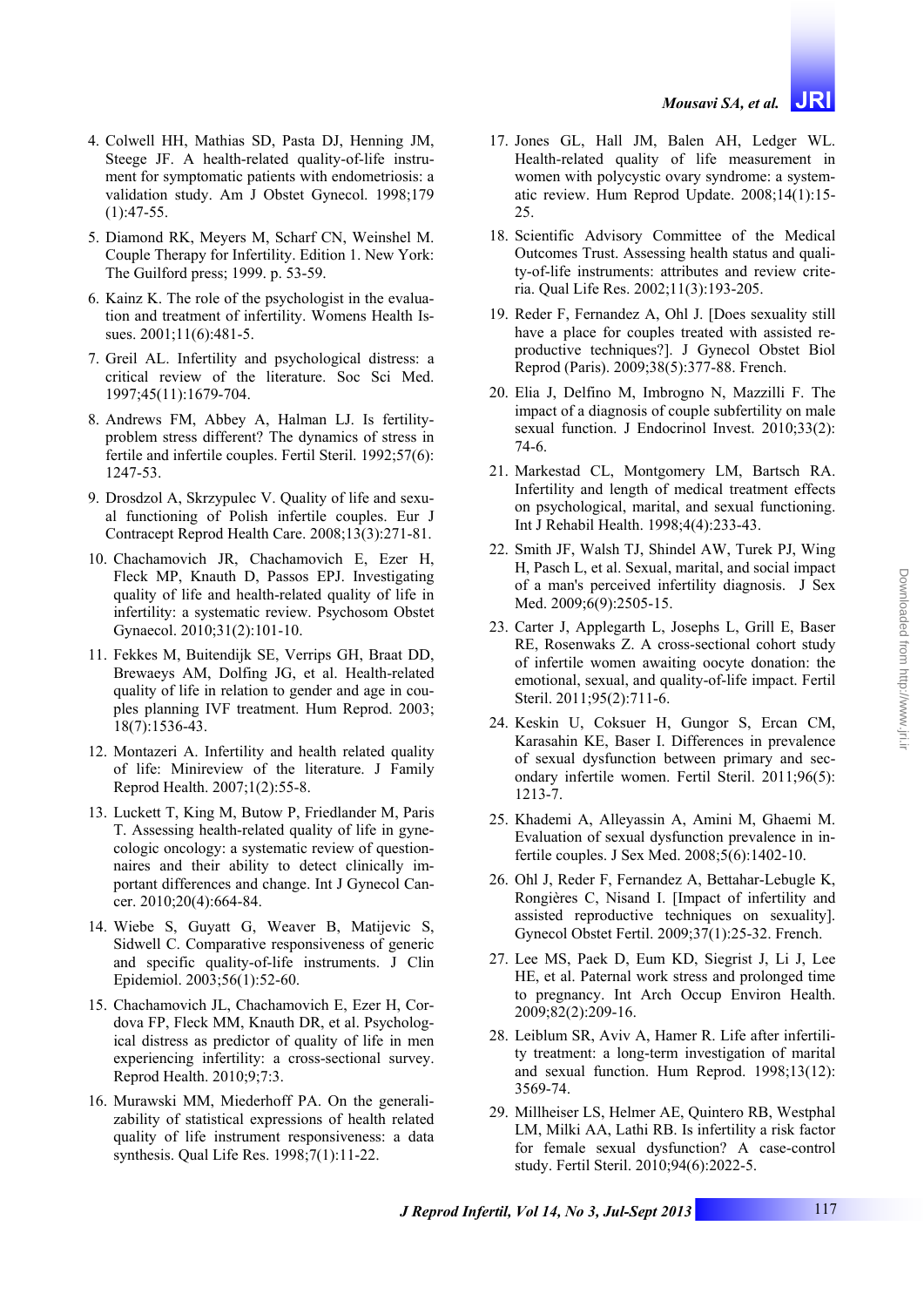# **JRI** *Quality of Life in Infertile Couples*

- 30. Nelson CJ, Shindel AW, Naughton CK, Ohebshalom M, Mulhall JP. Prevalence and predictors of sexual problems, relationship stress, and depression in female partners of infertile couples. J Sex Med. 2008;5(8):1907-14.
- 31. Oskay U, Beji N, Serdaroglu H. The issue of infertility and sexual function in Turkish women. Sex Disabil. 2010;28(2):71-9.
- 32. Shindel AW, Nelson CJ, Naughton CK, Ohebshalom M, Mulhall JP. Sexual function and quality of life in the male partner of infertile couples: prevalence and correlates of dysfunction. J Urol. 2008; 179(3):1056-9.
- 33. Karlidere T, Bozkurt A, Yetkin S, Doruk A, Sütçigil L, Nahit Ozmenler K, et al. [Is there gender difference in infertile couples with no axis one psychiatric disorder in context of emotional symptoms, social support and sexual function?]. Turk Psikiyatri Derg. 2007;18(4):311-22. Turkish.
- 34. Valsangkar S, Bodhare T, Bele S, Sai S. An evaluation of the effect of infertility on marital, sexual satisfaction indices and health-related quality of life in women. J Hum Reprod Sci. 2011;4(2):80-5.
- 35. Güleç G, Hassa H, Yalçın EG, Yenilmez C. The effects of infertility on sexual functions and dyadic adjustment in couples that present for infertility treatment. Turk Psikiyatri Derg. 2011;22(3):166- 76. Turkish.
- 36. Drosdzol A, Skrzypulec V. Evaluation of marital and sexual interactions of Polish infertile couples. J Sex Med. 2009;6(12):3335-46.
- 37. Fisher JR, Baker GH, Hammarberg K. Long-term health, well-being, life satisfaction, and attitudes toward parenthood in men diagnosed as infertile: challenges to gender stereotypes and implications for practice. Fertil Steril. 2010;94(2):574-80.
- 38. Khodakarami N, Hashemi S, Seddigh S, Hamdiyeh M, Taheripanah R. Life Experience with Infertility; a Phenomenological Study. J Reprod Infertil. 2010; 10(4):287-97.
- 39. Imeson M, McMurray A. Couples' experiences of infertility: a phenomenological study. J Adv Nurs. 1996;24(5):1014-22.
- 40. Amanati L, Allami M, Shokrabi S, Haghani H, Ramazanzade F. Quality of life and influencing factors among infertile women. Iran J Obstet Gynecol Infertil. 2009;12(4):25-31.
- 41. Fekkes M, Buitendijk SE, Verrips GH, Braat DD, Brewaeys AM, Dolfing JG, et al. Health-related quality of life in relation to gender and age in couples planning IVF treatment. Hum Reprod. 2003; 18(7):1536-43.
- 42. Ghasemzad A, Farzadi L. Quality of life and its correlates among a group of infertile Iranian women. Med Sci Monit. 2007;13(7):CR313-7.
- 43. Peterson BD, Eifert GH. Using acceptance and commitment therapy to treat infertility stress. Cogn Behav Pract. 2011;18:577–87.
- 44. Choobforoushzade A, Kalantari M, Molavi H. The effectiveness of cognitive behavioral stress management therapy on quality of life in infertile women. Iran J Obst Gynecol Infertil. 2011;14(1): 14-21.
- 45. Herrmann D, Scherg H, Verres R, von Hagens C, Strowitzki T, Wischmann T. Resilience in infertile couples acts as a protective factor against infertility-specific distress and impaired quality of life. J Assist Reprod Genet. 2011;28(11):1111-7.
- 46. Yazdi HZG, Sharbaf HA, Mousavifar N, Moeenizadeh M. The effectiveness of well-being therapy on stress, and psychological well-being in infertile women. Iran J Obstet Gynecol Infertil; 2012;15(2): 49-56.
- 47. Hassanin IM, Abd-El-Raheem T, Shahin AY. Primary infertility and health-related quality of life in Upper Egypt. Int J Gynaecol Obstet. 2010;110(2): 118-21.
- 48. Chachamovich JR, Chachamovich E, Zachia S, Knauth D, Passos EP. What variables predict generic and health-related quality of life in a sample of Brazilian women experiencing infertility? Hum Reprod. 2007;22(7):1946-52.

Downloaded from http://www.jri.ir [Downloaded from http://www.jri.ir](http://www.jri.ir)

- 49. Monga M, Alexandrescu B, Katz SE, Stein M, Ganiats T. Impact of infertility on quality of life, marital adjustment, and sexual function. Urology. 2004;63(1):126-30.
- 50. Lowyck B, Luyten P, Corveleyn J, D'Hooghe T, Buyse E, Demyttenaere K. Well-being and relationship satisfaction of couples dealing with an in vitro fertilization/ intracytoplasmic sperm injection procedure: a multilevel approach on the role of self-criticism, dependency, and romantic attachment. Fertil Steril. 2009;91(2):387-94.
- 51. Khayata GM, Rizk DE, Hasan MY, Ghazal-Aswad S, Asaad MA. Factors influencing the quality of life of infertile women in United Arab Emirates. Int J Gynaecol Obstet. 2003;80(2):183-8.
- 52. Aarts JW, van Empel IW, Boivin J, Nelen WL, Kremer JA, Verhaak CM. Relationship between quality of life and distress in infertility: a validation study of the Dutch FertiQoL. Hum Reprod. 2011; 26(5):1112-8.
- 53. Aarts JW, Huppelschoten AG, van Empel IW, Boivin J, Verhaak CM, Kremer JA, et al. How patient-centred care relates to patients' quality of life and distress: a study in 427 women experiencing infertility. Hum Reprod. 2012;27(2):488-95.